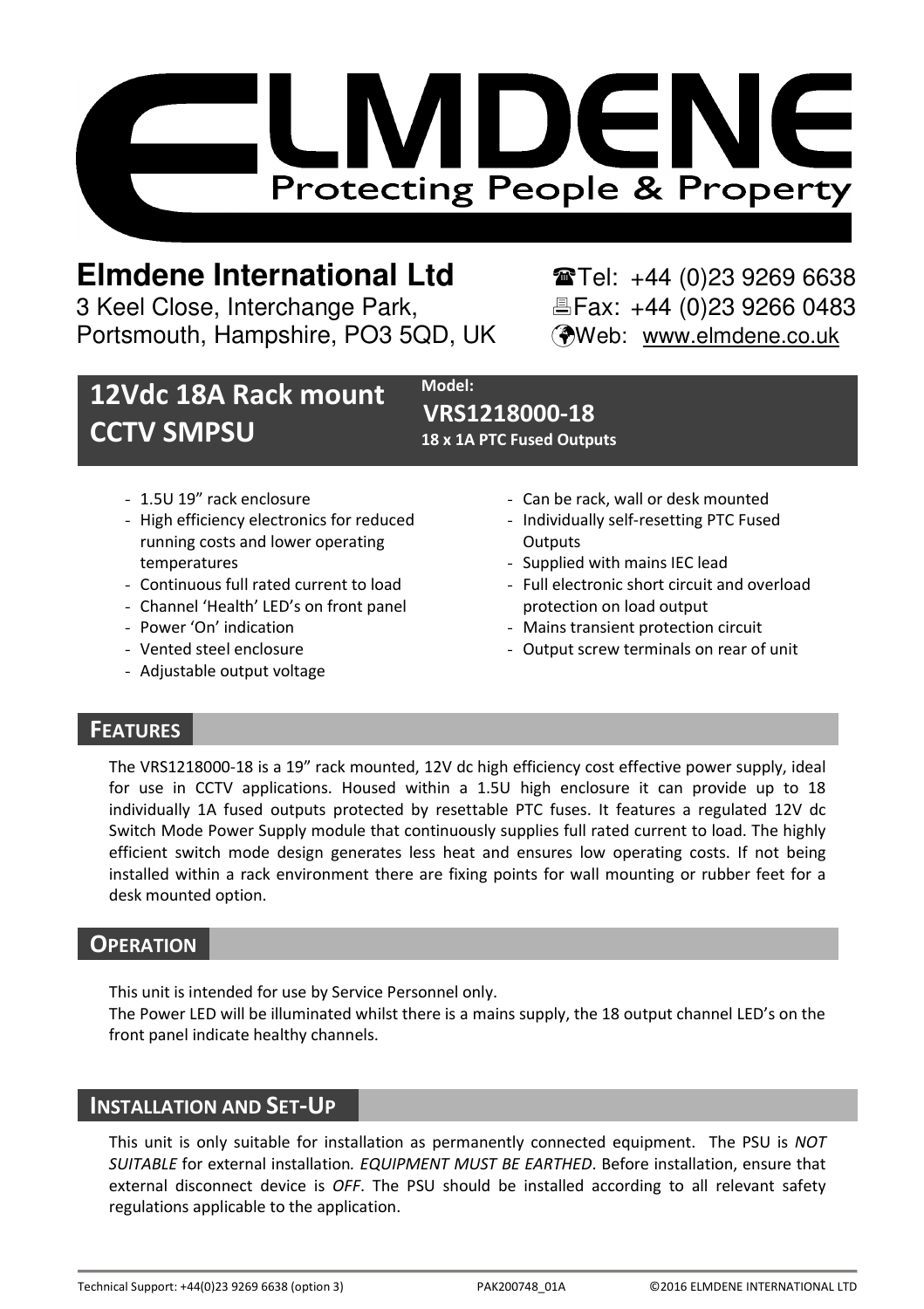

- 2. For wall mounting remove the PSU cover to access the keyhole fixing points; use the appropriate fixings for the mounting surface – replace the cover on completion.
- 3. For desk mounting fix the four supplied self-adhesive feet to the underside of the enclosure.

#### Mains Power Up

- 1. Attach the supplied IEC mains cable to a mains outlet socket providing power to the unit, ensure the rear input switch is turned on.
- 2. Check all 18 green output LED's are illuminated on the front panel.
- 3. Disconnect mains power.

#### Load Outputs

- 1. Attach correctly rated load cable to the provided screw output terminals. Note polarity.
- 2. Re-apply mains power.
- 3. Verify loads are operating correctly.



Front and Rear Panel Layouts



#### PTC Fuses

This unit uses PTC fuses – these fuses protect the power circuits from overcurrent, by 'breaking' the circuit as their thermal trip current threshold has been reached. Once the fault has been removed (i.e. the short circuit removed) the fuse will automatically reset allowing the circuit to function as normal, without the need to gain access to the internal fuses.

## **MAINTENANCE**

There is no regular maintenance required of this PSU. If an output of the PSU fails the cause of the failure should be investigated e.g. short circuit load. The fault should be rectified before re-attaching the load to the output.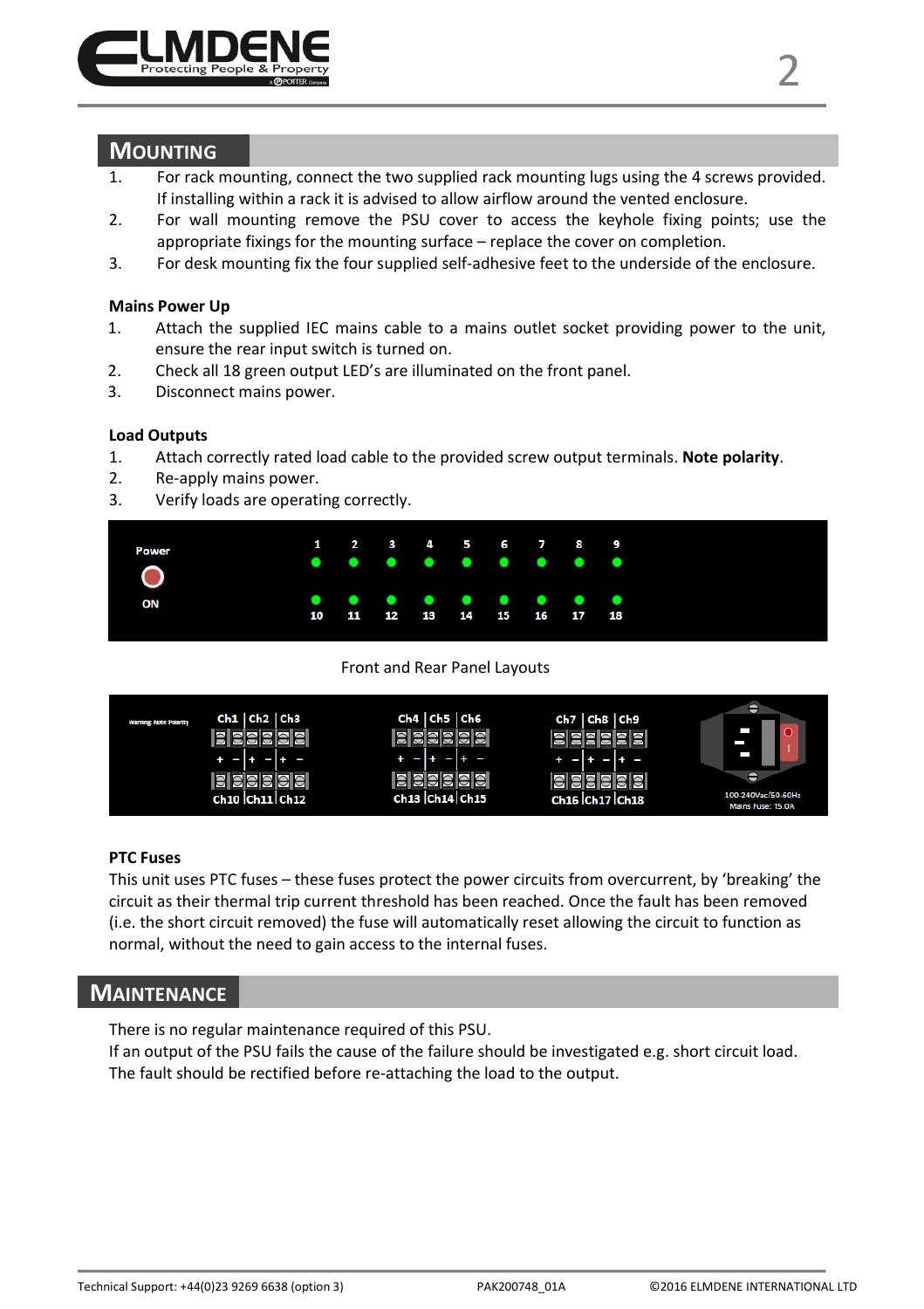

# DISPOSAL OF PRODUCT AT END OF LIFE

This product falls within the scope of EU Directives 2012/19/EU Waste Electrical and Electronic Equipment (WEEE). At the end of life, the product must be separated from the domestic waste stream and disposed via an appropriate approved WEEE disposal route in accordance with all national and local regulations.

#### For more information see: www.recyclethis.info

## **SPECIFICATION**

| <b>Input Specification</b>         |                                                                                      |  |
|------------------------------------|--------------------------------------------------------------------------------------|--|
| Voltage (rated)                    | 220Vac                                                                               |  |
| Voltage (operating)                | 220-240Vac                                                                           |  |
| Frequency                          | 50-60Hz                                                                              |  |
| Mains Input Fuse (Input Connector) | T5.0A HRC                                                                            |  |
| <b>IEC Mains Plug Fuse</b>         | 5A                                                                                   |  |
| Max Mains Input Current            | 3.6A                                                                                 |  |
| <b>Output Specification</b>        |                                                                                      |  |
| Voltage                            | 12V dc nominal                                                                       |  |
| Adjustable range                   | 11V to 14V dc                                                                        |  |
| Max load current (Total)           | 18A<br>150 mV pk-pk max                                                              |  |
| Ripple                             |                                                                                      |  |
| Load output fuse type              | PTC (resettable Polyfuse)                                                            |  |
| Overload                           | Electronic shutdown until overload or short circuit removed                          |  |
| <b>Local Indicators</b>            |                                                                                      |  |
| Power ON LED (Red)                 | <b>Mains Present</b>                                                                 |  |
| Output LED's 1-18 (Green)          | Output 'Healthy'                                                                     |  |
|                                    |                                                                                      |  |
| Mechanical                         |                                                                                      |  |
| <b>Enclosure Dimensions</b>        | W437 x D215 x H70mm                                                                  |  |
| Weight                             | 2.3 <sub>Kg</sub>                                                                    |  |
| Environmental                      |                                                                                      |  |
|                                    |                                                                                      |  |
| Temperature                        | -10 to +40°C (operating) 95% RH non-condensing<br>$-20$ to $+80^{\circ}$ C (storage) |  |